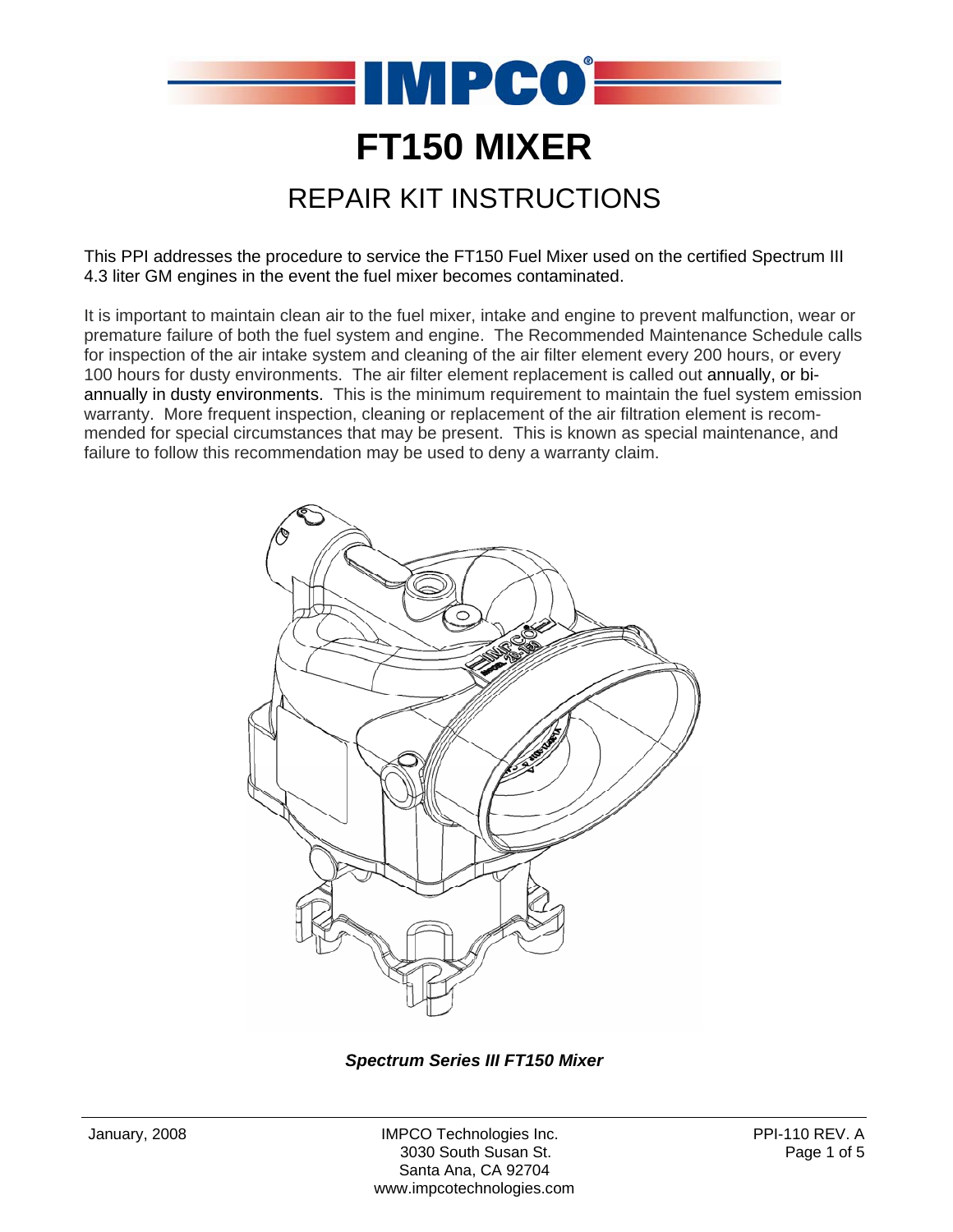

## **SERVICING THE FT150 MIXER:**

## **I. FUEL SHUT-OFF PROCEDURE**

# **CAUTION**

**The LPG fuel system operates at pressure up to 21.5 bar (312 psi). To minimize personal injury, relieve the LPG fuel system pressure before servicing the LPG fuel system components.** 

1. Close the manual shut-off valve (MSV) on the LPG fuel tank.

## **II. MIXER REMOVAL PROCEDURE**

- 2. Start and run the vehicle until the engine stalls from the lack of fuel.
- 3. Turn the ignition switch to OFF.
- 4. Disconnect the negative battery cable.

# **WARNING**

**Residual vapor pressure will be present in the fuel system. Ensure the work area is well ventilated before disconnecting any fuel line.** 



| Item $#$       | Description                         | Qty.<br>Used | <b>IMPCO</b><br><b>PART NUMBER</b> |  |
|----------------|-------------------------------------|--------------|------------------------------------|--|
|                | Fitting, 70-Degree, 3/4" OD         |              | AF4-31197-001                      |  |
| $\mathcal{P}$  | Mixer Assembly, 20-150              |              | FT150-30919-20-001                 |  |
| 3              | Fitting, 1/8 NPT 3/8 Hs 90 El Brass |              | 401-02                             |  |
| 4              | Screw, Hex Sock Cap                 | 4            | S1-30295-0675                      |  |
| 5              | O-Ring Nitrile, #225*               |              | S3-1524-004*                       |  |
| 6              | Sleeve, Plastic Bosch Throttle      |              | S6-30976-001                       |  |
| $\overline{7}$ | Bosch Throttle Body, 40mm           |              | E1312100                           |  |
| 8              | O-Ring Nitrile, #032*               |              | S3-1524-003*                       |  |
| 9              | Plug, 1/8 NPT 3/16 Hex Sch Brass    |              | P3-46                              |  |
| 10             | <b>Retaining Pin</b>                |              | P1-30559                           |  |
| 11             | $O$ -ring*                          | 2            | S3-31195-001*                      |  |
| 19             | Screw                               | 4            | S1-31042-0516                      |  |

\*Included in Repair Kit

## *The FT150 Throttle Body Assembly and related component parts.*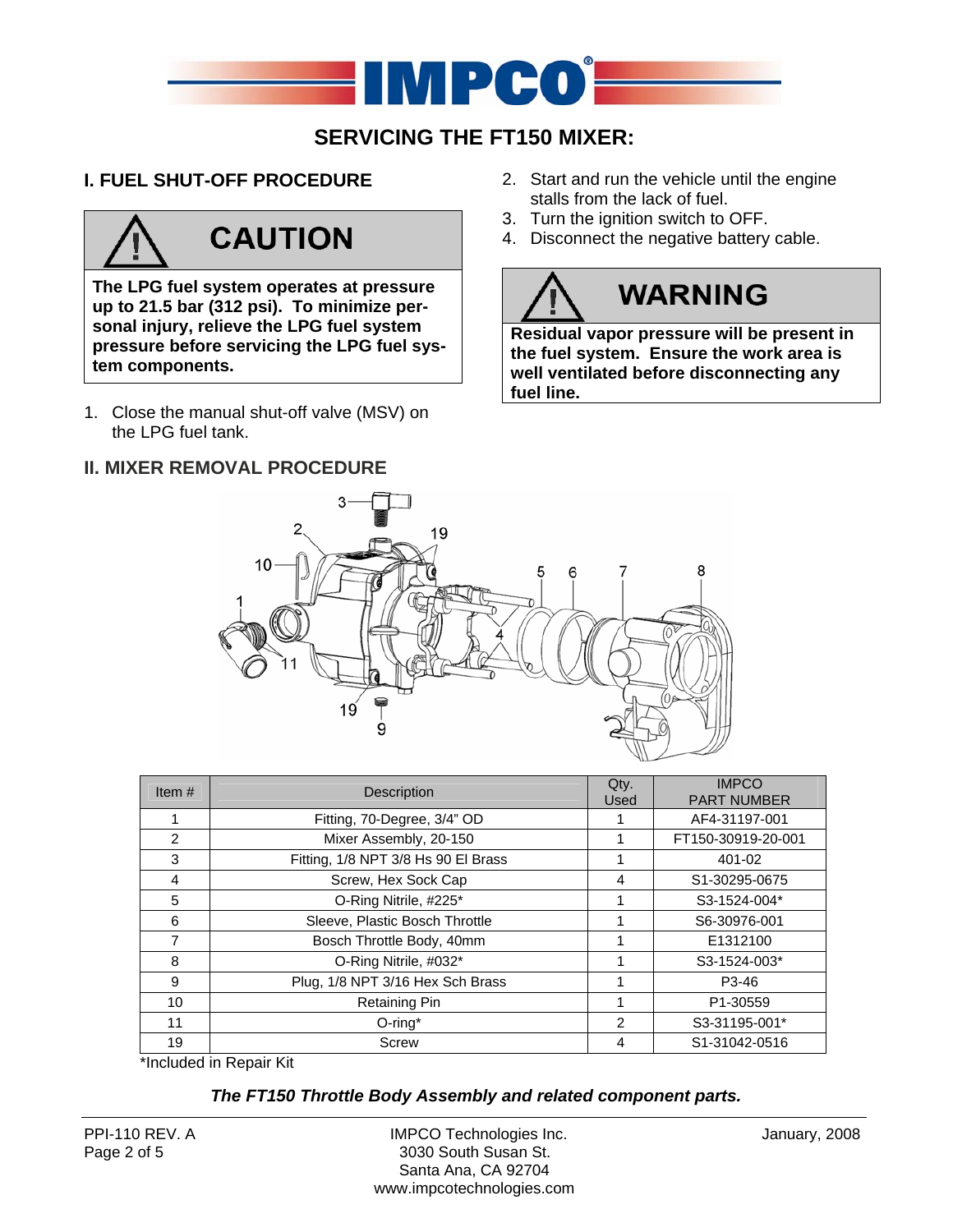

- 1. Remove the air intake duct.
- 2. Remove the Retaining Pin (10) holding the Fuel Hose Fitting (1) and remove fuel hose.
- 3. Remove 3/8" hose from the 90° Brass Fitting (3).
- 4. Remove the four Screws (4) securing the Mixer and Throttle Body to the Intake Adapter.

NOTE: The Throttle Body may come off the Adapter.

5. Remove O-ring (5) and Plastic Sleeve (6)

## **III. MIXER DISASSEMBLY**

from the Throttle Body (7). Discard O-ring (5).

NOTE: The O-ring (5) between the Mixer (2) and Throttle Body may become lodged in the Lower Adapter (17) of the Mixer.

- 6. Remove two O-rings (11) on the Fuel Hose Fitting (1) and discard.
- 7. Inspect Plastic Sleeve (6) for cracks or damage. Replace if necessary.
- 1. Remove four tamper resistant Screws (19) and Washers (18) from the Mixer (2) using a T25H Tamper Resistant Torx tool bit.
- 2. Remove bottom of Lower Adapter (17), Spring (15) and Air Gas Valve Assembly (14) from Body (13)
- 3. Clean the Mixer Body (13), Air Gas Valve (14), Spring (15), Lower Adapter (17) and any other affected components with Safety Solvent to remove dirt, residue or any other type of contamination.

## **WARNING**

**Use only Safety Solvents for the cleaning of the regulator and its components. Solvents such as carburetor or brake cleaners may damage gaskets, seals, O-rings, diaphragms or other non-metal components.** 



#### **FT150 Mixer Components**

| Item | <b>Description</b>                                                                                              | Qty.        | <b>IMPCO</b>       |
|------|-----------------------------------------------------------------------------------------------------------------|-------------|--------------------|
| #    |                                                                                                                 | <b>Used</b> | <b>Part Number</b> |
| 13   | Body, 150 carb, 20 Series                                                                                       |             | B1-30920-20-150    |
| 14   | Air Valve, 150 Series                                                                                           | 1           | V1-30921-002       |
| 15   | Spring, 150 Series                                                                                              |             | S2-30936-150       |
| 16   | Gasket, Compression*                                                                                            |             | G1-31252-150*      |
| 17   | Adapter, Lower 150                                                                                              |             | A3-30927-001       |
| 18   | Washer, Split Loc SS                                                                                            | 4           | W1-31068-002       |
| 19   | Screw, Butt HD, Torx Tamper<br>Resistant                                                                        | 4           | S1-31042-0516      |
|      | and the state of the state of the state of the state of the state of the state of the state of the state of the |             |                    |

\*Included in Repair Kit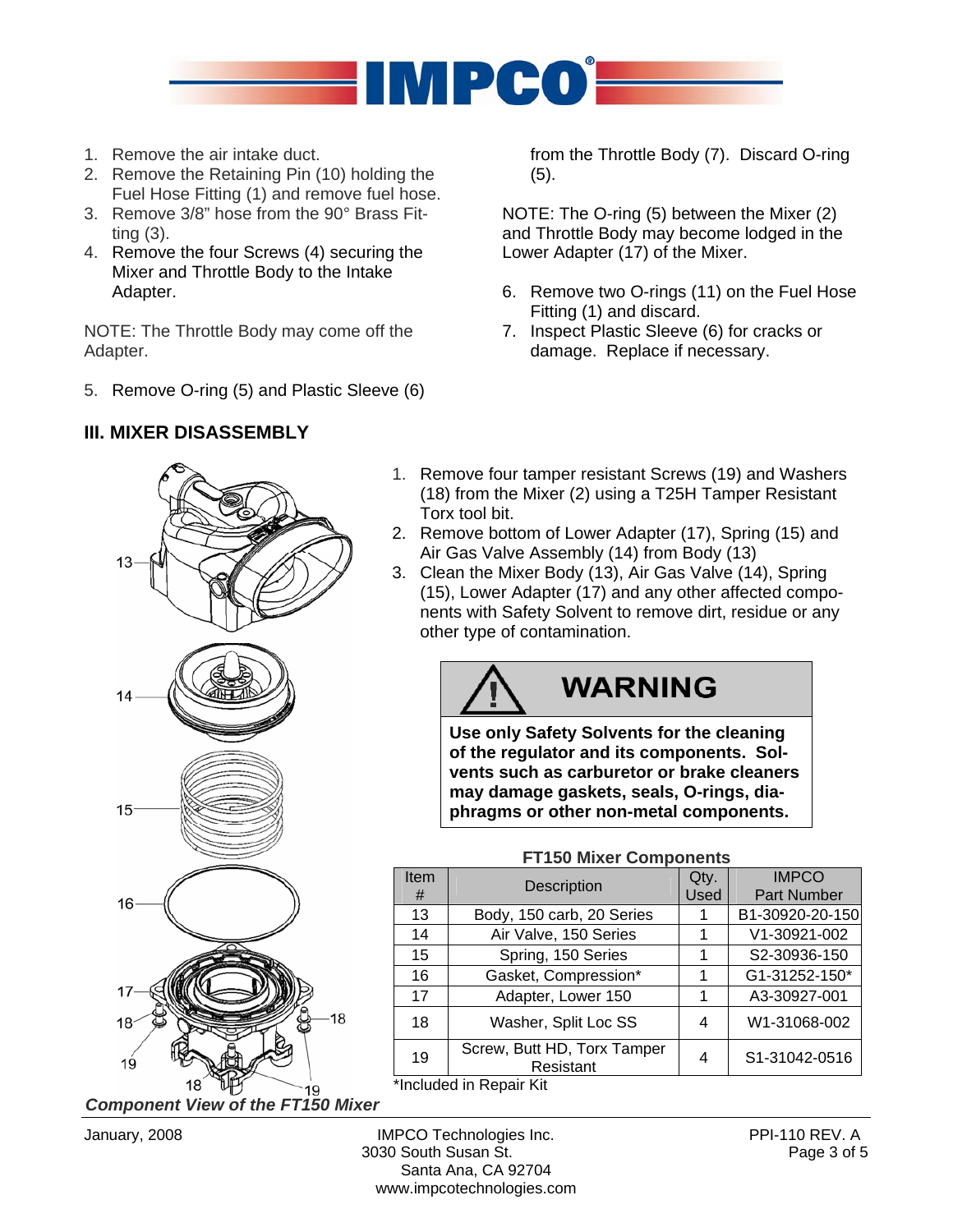

## **IV. INSTALLATION PROCEDURE**

- 1. Assemble the Air Gas Valve Assembly (14), Spring (15), Gasket (16) and Lower Adapter (17) and secure with four Screws (18) and Washers (19). Using a T25H Tamper Resistant Torx tool bit, **torque screws to 2.5-3.0 Nm (22-27 in. lbs).**
- 2. Lightly lubricate new O-ring (5) with Vaseline or petroleum jelly prior to installation.

# **WARNING**

**Contamination of the HEGO sensor can result from the use of an inappropriate RTV sealer or silicone spray products. Do not use silicone sprays or hoses which are assembled using silicone lubricants. Always use "oxygen sensor safe" RTV sealant for repair procedures. Silicon contamination will cause a high but false HEGO signal voltage (rich exhaust indication). The ECM will then reduce the amount of fuel delivery to the engine, causing a severe drivability problem. If silicone contamination is suspected, remove and visually inspect the sensor element. If contaminated, the portion of the sensor exposed to the exhaust stream will have a white powdery coating. Always be sure to eliminate the cause of contamination before replacing the sensor.** 

3. Place Plastic Sleeve (6), new O-ring (5) and Mixer (2) on top of the Throttle Body and align to screw holes. Secure the assembly with the four Screws (19). **Torque to 12 N•m (106 in. lb.)**.

NOTE: Replace O-ring (8) between the Throttle Body and Intake Adapter if the Throttle Body was removed from the Intake Adapter during disassembly.

- 4. Place two new O-rings (11) on the Fuel Hose Fitting (1), lightly lubricate with Vaseline or petroleum jelly and insert fuel hose fitting into the Mixer (2). Secure with Retaining Pin  $(10).$
- 5. Install the air intake duct.
- 6. Install 3/8" hose to the 90° Brass Fitting (3).
- 7. Reconnect the negative battery cable.
- 8. Open LPG tank manual shut-off valve.
- 9. Turn ignition to ON for approximately 30 seconds, then OFF.
- 10. Leak check the LPG fuel system at each serviced fitting.
- 11. Start the vehicle and leak check the LPG fuel system at each serviced fitting.
- 12. Test drive vehicle to ensure it operates correctly at all throttle ranges.



**Never use an open flame of any type to check for LPG leaks.** 

### IMPORTANT

Always inspect the LPG fuel system for leaks after performing service. Check for leaks at the fittings of the serviced or replaced component. Use a commercially available liquid leak detector or an electronic leak detector. When using both methods, use the electronic leak detector first to avoid contamination by the liquid leak detector.